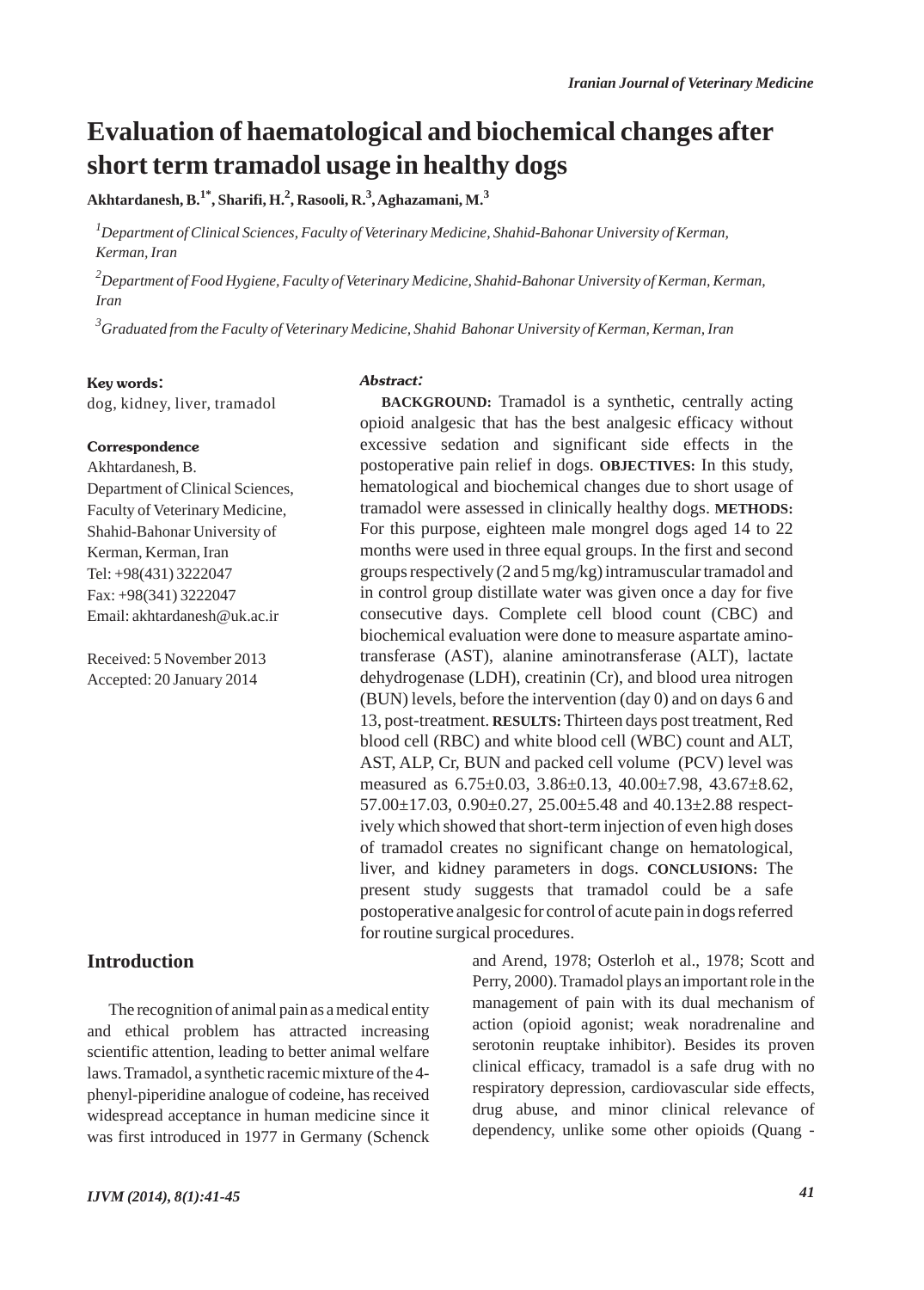Cantagrel et al., 2000). Elimination is primarily by the hepatic route (metabolism by CYP2D6 to an active metabolite and by CYP3A4 and CYP2B6) and partly by the renal route (up to 30% of dose). Elimination half-lives of the active agents range between 4.5 and 9.5 hours, and the total plasma clearance of tramadol is moderately high (600 ml/min) (Klotz, 2003). The metabolism of tramadol has been investigated in a number of animal species (rats, mice, Syrian hamsters, guinea pigs, rabbits and dogs) as well as in humans (Lintz et al., 1981; KuKanich and Papich, 2004). The central role of liver and kidney in drug metabolism predisposes them to toxic injury. Tramadol is converted in the liver to Odesmethyl-tramadol, which is an active substance and 2 to 4 times more potent than tramadol (Wu et al., 2001; Tao et al., 2002). Furthermore, biotransformation results in inactive metabolites, which are excreted by kidneys (Lee et al., 1993; Matthiessen et al., 1998, Atici et al., 2005). Likewise, if kidney or liver function is severely impaired, some dosage reduction (approximately by 50%) or extension of the dosage interval should be considered (Klotz, 2003). The efficacy of tramadol in pain relief in small animal medicine was confirmed in previous studies (Cagnardi et al., 2011; Vettorato et al., 2010). However, in this study, haematological and biochemical changes in liver and kidneys due to short usage of tramadol were assessed in healthy dogs.

#### **Materials and Methods**

**Animals:** In this study, eighteen healthy male mongrel dogs were used, with body weight ranging between 20 to 30 kg, and ages between 14 and 22 months. The dogs were considered healthy based on physical examination, complete blood count, serum biochemistry, and urine analysis before the initiation of the study. All animals were kept in an approved animal care facility in separate cages with ad libitum access to food and water. They were divided to three equal (two treatments and one control) groups.

**Drug administration:** Two treatment groups were given intramuscular tramadol (Aboraihan company, Iran), once a day 2 and 5 mg/kg, respectively, and the control group was given distilled water for five consecutive days.

**Blood sampling protocol:** Blood samples were

taken from the brachiocephalus vein from the control and treatment groups, prior to the experiment (day 0), at the end of treatment period (day 6), and one week later (day 13). Five-milliliter (5mL) blood samples were divided in two tubes, 1 mL used with anticoagulant, ethylenediamine tetra-acetic acid (EDTA) for haematological evaluation and 4 mL without anticoagulant, for serum collection and biochemical assay.

**Haematological studies:** Complete blood counts were performed by cell counter instrument (EXW Shenzhen, China) for all dogs.

**Biochemical studies:** Serum samples were separated by centrifugation for measurement of serum alanine aminotransferase (ALT), aspartate aminotransferase (AST), alkaline phosphatase (ALP), and creatinine level using an autoanalyzer (Autolab, AMS -18A, China) and commercial kits (Mans company, Iran) according to the manufacturer's instructions.

**Statistical analysis:** Statistical analyses were performed using repeated-measures analysis of variance. For WBC and RBC, analysis was done on log 10 of measures. Data were presented as mean  $\pm$  $SD$  and  $p<0.05$  was considered statistically significant. All calculations were made using SPSS version 18.

#### **Results**

There were no significant differences in the studied parameters between different groups. Although significant differences were seen in hepatic enzymes level during different times in some animals in treatment groups, all kidney and liver enzymes and haematological parameters (mean levels) were in the normal range in the studied dogs on days 6 and 13 post-treatment in two treatment groups, suggesting that tramadol is a safe post-operative analgesic for control of acute pain in dogs (Table 1).

## **Discussion**

Opioids are used in veterinary and human medicine. It has been proven that liver and kidney are responsible for the metabolism and excretion of all opioids (coughtvie et al.,1989; Milne et al., 1997; Bannwarth, 1999). Based on author's knowledge,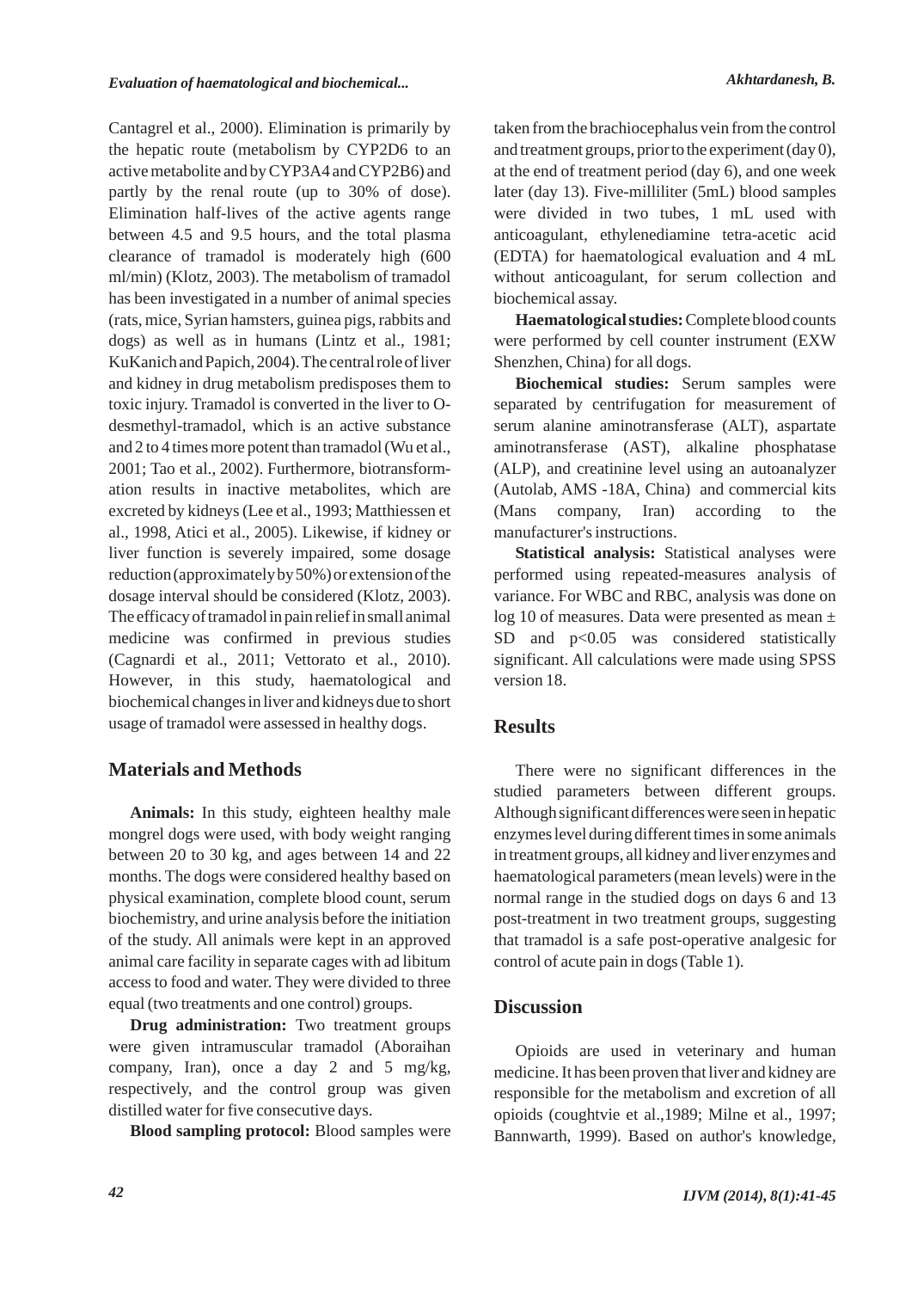| <b>Parameter</b>              | <b>Control</b>    | Tramadol(2mg/kg)  | Tramadol (5 mg/kg) |
|-------------------------------|-------------------|-------------------|--------------------|
|                               | $Mean \pm SD$     | $Mean \pm SD$     | $Mean \pm SD$      |
| Log-RBC/µL (Red Blood Cell)   |                   |                   |                    |
| $T0^{(*)}$                    | $6.74 \pm 0.03$   | $6.75 \pm 0.03$   | $6.75 \pm 0.03$    |
| ${\rm T1}^{(**)}$             | $6.74 + 0.03$     | $6.73 + 0.03$     | $6.92 \pm 0.41$    |
| $T2^{(**)}$                   | $6.76 \pm 0.03$   | $6.92 \pm 0.40$   | $6.75 \pm 0.03$    |
| Log-WBC/µL (White Blood Cell) |                   |                   |                    |
| T <sub>0</sub>                | $3.97 \pm 0.07$   | $3.96 \pm 0.06$   | $3.97 \pm 0.08$    |
| T1                            | $3.87 \pm 0.06$   | $3.90 \pm 0.06$   | $3.94 \pm 0.07$    |
| T <sub>2</sub>                | $3.92 \pm 0.07$   | $3.92 \pm 0.04$   | $3.86 \pm 0.13$    |
| ALT (IU/l)                    |                   |                   |                    |
| T <sub>0</sub>                | $23.50 \pm 5.92$  | $25.50 \pm 7.39$  | $28.33 \pm 4.63$   |
| T1                            | $34.67 + 9.20$    | $37.00 \pm 6.07$  | $38.00 \pm 13.47$  |
| T <sub>2</sub>                | $34.00 \pm 10.37$ | $39.17 \pm 8.57$  | $40.00 \pm 7.98$   |
| AST (IU/l)                    |                   |                   |                    |
| T <sub>0</sub>                | $26.17 \pm 7.90$  | $32.00 \pm 8.76$  | $38.33 \pm 9.85$   |
| T1                            | $28.67 \pm 15.59$ | $35.67 \pm 6.89$  | $42.67 \pm 9.56$   |
| T2                            | $28.17 \pm 15.63$ | $36.33 \pm 9.73$  | $43.67 \pm 8.62$   |
| ALP(IU/l)                     |                   |                   |                    |
| T <sub>0</sub>                | $57.67 \pm 17.44$ | $57.83 \pm 16.65$ | 44.83±14.27        |
| T1                            | $63.50 \pm 18.27$ | $61.33 \pm 12.74$ | $54.50 \pm 17.48$  |
| T <sub>2</sub>                | $66.67 \pm 18.62$ | $71.83 \pm 17.11$ | $57.00 \pm 17.03$  |
| Cr(IU/l)                      |                   |                   |                    |
| T <sub>0</sub>                | $0.83 \pm 0.29$   | $0.75 \pm 0.22$   | $0.57 \pm 0.12$    |
| T1                            | $0.88 \pm 0.29$   | $1.00 \pm 0.28$   | $0.72 \pm 0.28$    |
| T <sub>2</sub>                | $0.91 \pm 0.28$   | $0.97 \pm 0.24$   | $0.90 \pm 0.27$    |
| BUN (mg/dl)                   |                   |                   |                    |
| T <sub>0</sub>                | $21.50 \pm 6.31$  | $19.33 \pm 5.78$  | $18.67 \pm 5.56$   |
| T1                            | $25.33 \pm 7.94$  | $34.50 \pm 6.66$  | $24.00 \pm 6.63$   |
| T2                            | $23.83 \pm 7.17$  | $25.83 \pm 8.64$  | $25.00 \pm 5.48$   |
| PCV (%)Packed Cell Volume     |                   |                   |                    |
| T <sub>0</sub>                | $40.50 \pm 1.97$  | $40.50 \pm 2.67$  | $38.83 \pm 3.13$   |
| T1                            | $41.35 \pm 2.59$  | $38.15 \pm 4.30$  | $39.13 \pm 2.68$   |
| T <sub>2</sub>                | $39.67 \pm 1.97$  | $42.58 \pm 2.88$  | $40.13 \pm 2.88$   |

Table 1. Mean± SD level of haematological and biochemical parameters in studied dogs. (\*) Before intervention (Day 0). (\*\*\*)Day 6. (\*\*\*)Day 13.

there is no investigation about the side effects of short or long term tramadol administration on hematological and biochemical factors in dogs, whereas results of the present study showed that short term tramadol administration to dogs does not induce any significant hematological, renal and hepatic disorders.

Hepatotoxic effects of both morphine and tramadol were confirmed after long-term administration in rats; however, the toxic effects of tramadol were less severe compared to morphine. On the other hand, no significant changes were seen in BUN and creatinin levels after chronic usage of tramadol, indicating that tramadol may be a safer drug in terms of renal side effects compared to morphine (Atici et al., 2005). Renal damage like focal corticomedullary mineralization, focal regeneration in tubular epithelium, and mineral crystal deposition in intertubular region in kidneys has been reported after long-term use of morphine like agent, levo-alpha acetyl methadol hydrochloride (Borzelleca et al., 1994). Nevertheless, tramadol caused minimal histopathological changes in kidneys limited only to tubular cells in rats (Atici et al., 2005). A significant increase in the level of ALT, which has been reported among long term heroin users, were also indicated after long term usage of tramadol (Panchenko et al., 1999; Atici et al., 2005). In another study that was performed by Habibian-Dehkordi et al. (2010), short term intravenous administration of tramadol had no effect on ALT, AST, and ALP levels in sheep, which is in agreement with our study. On the other hand, no significant changes were observed in BUN and Cr levels in blood serum by these researchers, the same as what we found in the present study (Habinian-Dehkordi et al., 2010).

Total number of WBC did not show any significant changes during present experiment, which is against Tsai's (2001) findings which showed that tramadol administration causes an increase in number of lymphocytes in rats. Other M opioid agonists like morphine were reported to cause decrease in the number of lymphocytes (Tsai and Won, 2001).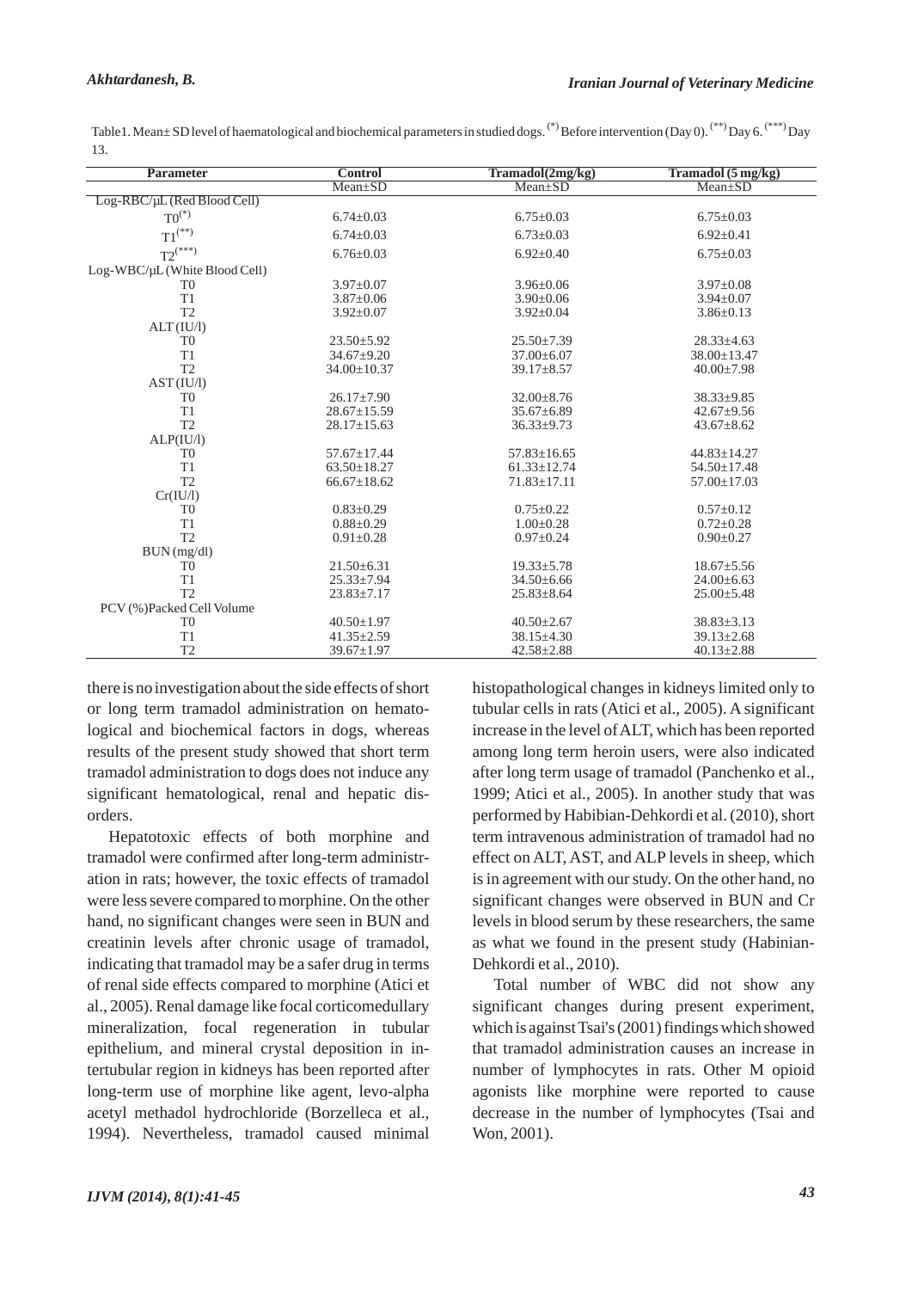The number of blood RBC and packed cell volume were the other hematological parameters that were considered in normal range, and tramadol did not affect them in our study. In a study by Verde et al. (2003), it was shown that Hb, hematocrit, RBC, and WBC counts in blood samples of opiate addicts of both sexes were higher than those levels found in control groups. On the contrary, a significant decrease in RBC count and PCV was indicated after short-term tramadol administration in sheep (Habibian-Dehcordi et al., 2010; Verde et al., 2003).

In conclusion, results of the present study showed that short-term injection of various doses of tramadol has no significant effect on hematological, liver, and kidney parameters in dogs, suggesting that tramadol may be an effective postoperative analgesic for control of acute pain in dogs referred for routine surgical procedures. Further investigation about the side effects of long term tramadol administration in dogs must be performed.

## **Acknowledgments**

The authors are grateful to Research Council of Shahid Bahonar University for the financial support and chief of teaching and research veterinary hospital," Dr. Omid Azari" for his technical support.

#### **References**

- Atici, S., Cinel, I., Cinel, L., Doruk, N., Eskandari, 1. G., Oral, U. (2005) Liver and kidney toxicity in chronic use of opioids: an experimental long term treatment model. J Biosci. 30: 245-252.
- 2. Bannwarth, B. (1999) Risk-benefit assessment of opioids in chronic non-cancer pain. Drug Saf. 21: 283-296.
- Borzelleca, J.F., Egle, J.L., Harris, L.S., Johnson, 3. D.N., Terrill, J.B., Belleville, J.A. (1994) Toxicological evaluation of mu-agonists. Part I: assessment of toxicity following 30days of repeated oraldosing of male and female rats with levo-alphaacetylmethadolHCl (LAAM). J Appl Toxicol. 14: 435-446.
- Cagnardi, P., Villa, R., Zonca, A., Gallo, M., 4. Beccaglia, M., Luvoni, G.C., Vettorato, E., Carli, S., Fonda, D., Ravasio, G. (2011) Pharmacokinetics,

intraoperative effect and postoperative analgesia of tramadol in cats. Res Vet Sci. 6: 503-509.

- 5. Collet, B.J. (2001) Chronic opioid therapy for noncancer pain. Br J Anaesth. 87: 133-143.
- 6. Coughtrie, M.W, Ask, B., Rane, A., Burchell, B., Hume, R. (1989) The enantioselective glucuronidation of morphine in rats and humans. Evidence for the involvement of more than one UDP glucuronosyl transferase isoenzyme. Biochem Pharmacol. 38: 3273-3280.
- 7. Habibian- Dehkordi, S., Bigham-Sadegh, A., Abaspour, A., Beigi Brojeni, N., Aali, E., Sadeghi, E. (2010) Intravenous administration of tramadol hydrochloride in sheep. J Comp Clin Pathol. 21: 289- 293.
- Klotz, U. (2003) Tramadol-the impact of its 8. pharmacokinetic and pharmacodynamic properties on the clinical management of pain. Azneimittelforschung. 53: 681-7.
- KuKanich, B., Papich, M.G. (2004) Pharma-9. cokinetics of tramadol and the metabolite Odesmethyltramadol in dogs. J Vet Pharmacol Therap. 27: 239-246.
- 10. Lee, R.C., Tavish, M.C., Sorkin, E.M. (1993) Tramadol: a preliminary review of its pharmacodynamic and pharmacokinetic properties, and therapeutic potential in acute and chronic pain states. Drugs. 46: 313-340.
- Lintz, W., Erlacin, S., Frankus, E., Uragg, H. (1981) 11. Biotransformation of tramadol in man and animal. Arzneimittelforschung Drug Res. 31: 1932-1943.
- 12. Matthiessen, T., Wöhrmann, T., Coogan, T.P., Uragg, H. (1998) The experimental toxicology of tramadol: an overview. Toxicol Lett. 95: 63-71.
- 13. Milne, R.W., McLean, C.F., Mather, L.E., Nation, R.L., Runciman, W.B., Rutten, A.J., Somogyi, A.A. (1997) Influence of renal failure on the disposition ofmorphine-3-glucuronide and morphine glucuronide in sheep during intravenous infusion with morphine. J Vet Pharmacol Ther. 282: 779-786.
- 14. Osterloh, G., Friderichs, E., Felgenhauer, F., Günzler, W.A., Henmi, Z., Kitano, T., Nakamura, M., Hayashi, H., Ishii, I. (1978) General pharmacological studies on tramadol, a potent analgesic agent. Arzneimittelforschung. 28: 135- 151.
- 15. Panchenko, L.F., Pirozhkov, S.V., Nadezhdin, A.V., Baronets, V.I., Usmanova, N.N. (1999) Lipid peroxidation, peroxyl radical-scavenging system of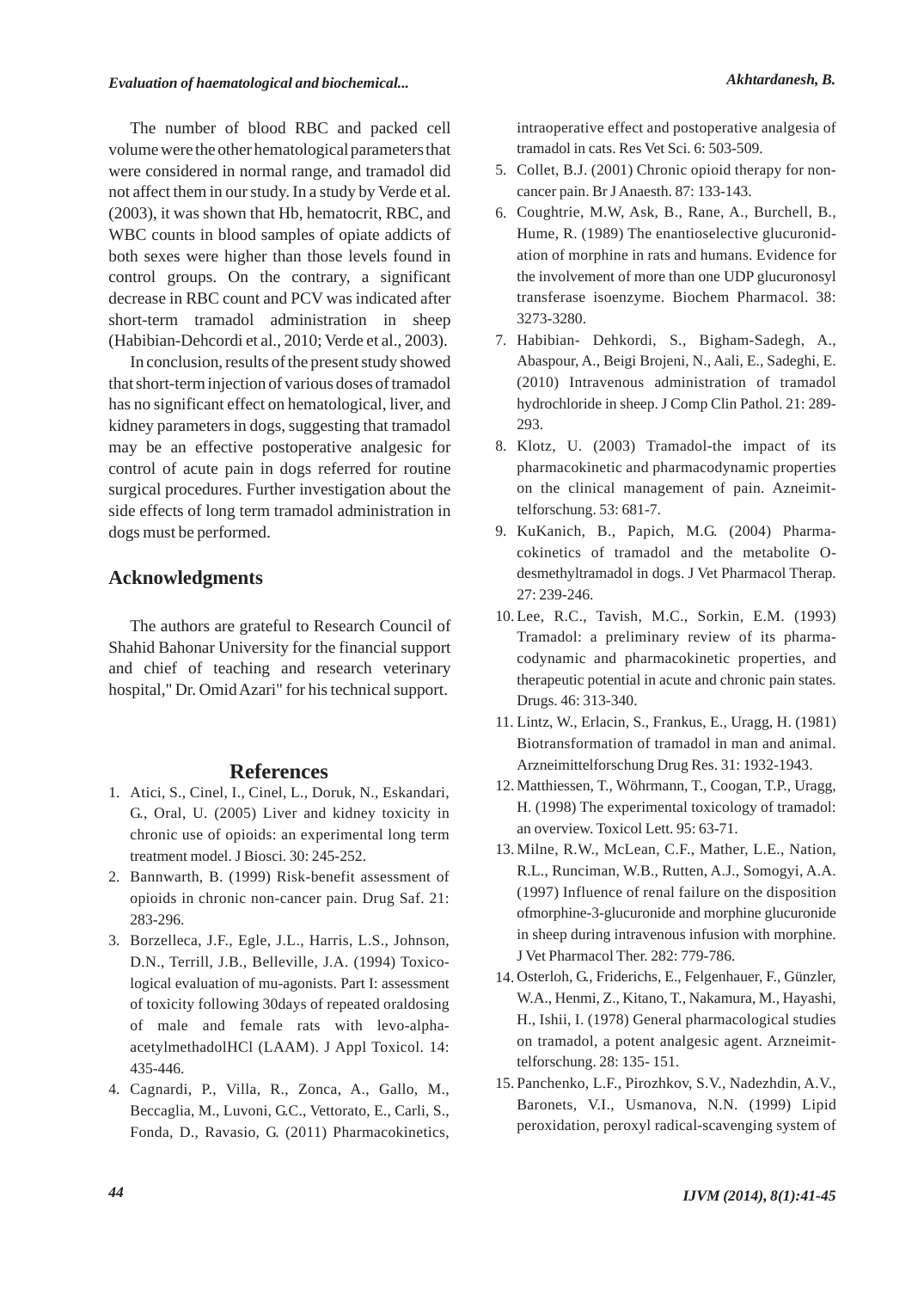plasma and liver and heart pathology in adolescence heroin users. Vopr Med Khim. 45: 501-506.

- 16. Quang-Cantagrel, N.D., Wallace, M.S., Magnuson, S.K. (2000) Opioid substitution to improve the effectiveness of chronic non cancer pain control a chart review. Anesth Analg. 90: 933-937.
- 17. Schenck, E.G., Arend, I. (1978) The effect of tramadol in an open clinical trial. Arzneimittelforschung. 28: 209-212.
- 18. Scott, L.J., Perry, M.P. (2000) Tramadol: a review of its use in perioperative pain. Drugs. 60: 139-176.
- 19. Tao, Q., Stone, D.J., Borenstein, M.R., Cod, E.E.D., Coogan, T.P. (2002) Differential tramadol and Odesmethyl metabolite levels in brain vs plasma of mice and rats administered tramadol hydrochloride orally. J Clin Pharm Therap. 27: 99-106.
- Tsai, Y.C., Won, S.J. (2001) Effects of tramadol on T 20. lymphocyte proliferation and natural killer cell activity in rats with sciatic constriction injury. Pain. 92: 63-69.
- 21. Verde, M., Diaz-Flores, J.F., Sanudo, R.I., Rodriguez, E.M., Diaz, R.C. (2003) Haematologic parameters in opiate addicts. Nutr Hosp. 8: 358-365.
- 22. Vettorato, E., Zonca, A., Isola, M., Villa, R., Gallo, M., Ravasio, G., Beccaglia, M., Montesissa, C., Cagnardi, P. (2010) Pharmacokinetics and efficacy of intravenous and extradural tramadol in dogs. Vet J. 183: 310-315.
- 23. Wu, W., McKown, L., Gauthier, A., Jones W., Raffa, R. (2001) Metabolism of the analgesic drug, tramadol hydrochloride in rat and dog. Xenobiotica. 31: 423- 441.